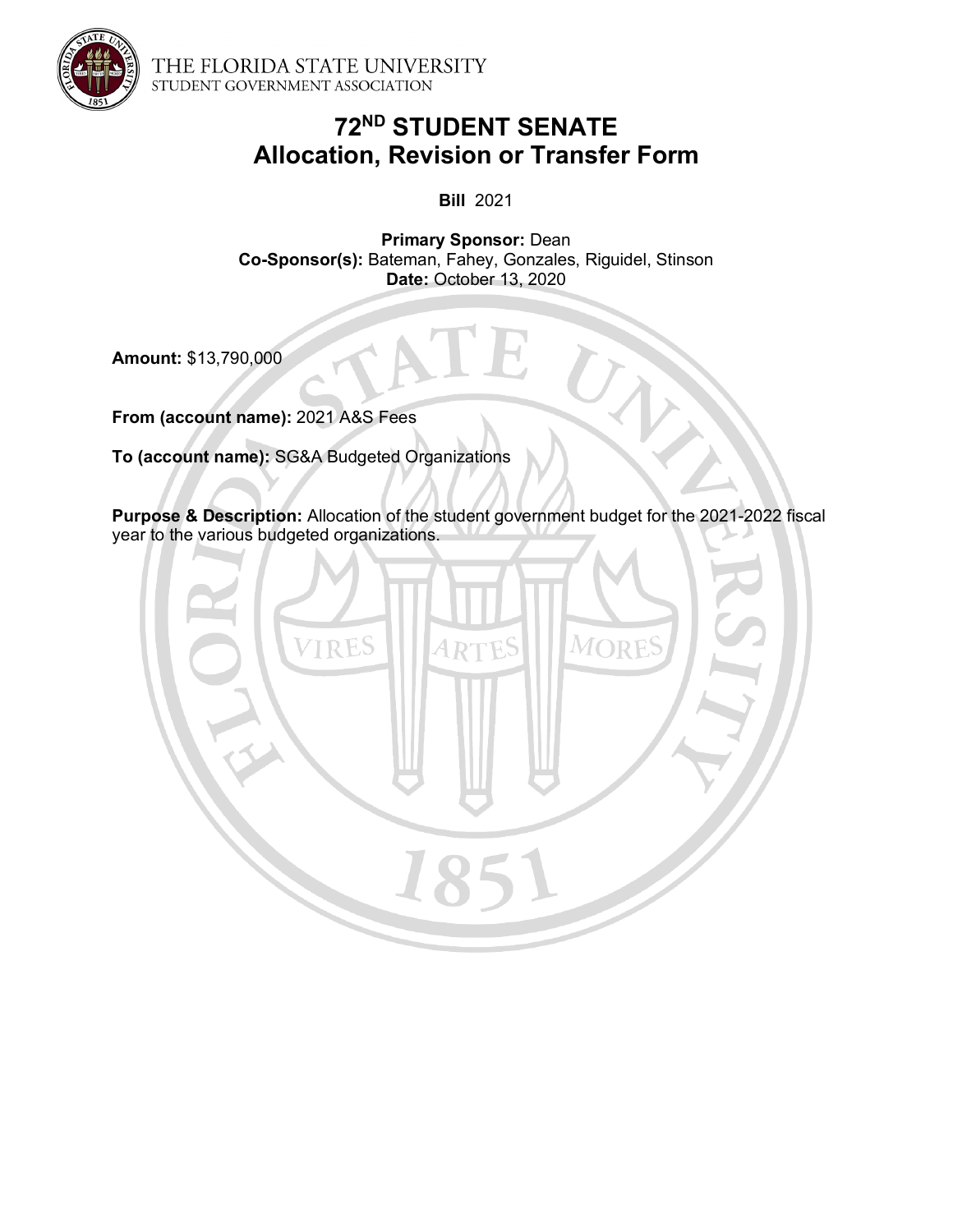| Bill 2021 Budget Allocation  |               |                  |                    |                |             |                              |               |
|------------------------------|---------------|------------------|--------------------|----------------|-------------|------------------------------|---------------|
| <b>ORGANIZATION</b>          | <b>SALARY</b> | <b>OPS WAGES</b> | <b>CONT. SERV.</b> | <b>EXPENSE</b> | <b>FOOD</b> | <b>CLOTHING &amp; AWARDS</b> | <b>TOTAL</b>  |
|                              |               |                  |                    |                |             |                              |               |
| <b>SGA OFFICES</b>           |               |                  |                    |                |             |                              |               |
| <b>ELECTIONS</b>             | \$0.00        | \$10,272.00      | \$0.00             | \$100.00       | \$100.00    | \$0.00                       | \$10,472.00   |
| <b>EXECUTIVE BRANCH</b>      | \$0.00        | \$23,702.00      | \$0.00             | \$4,500.00     | \$0.00      | \$1,000.00                   | \$29,202.00   |
| <b>EXECUTIVE PROJECTS</b>    | \$0.00        | \$0.00           | \$0.00             | \$16,484.00    | \$6,000.00  | \$0.00                       | \$22,484.00   |
| <b>HOMECOMING</b>            | \$0.00        | \$0.00           | \$0.00             | \$290,000.00   | \$0.00      | \$0.00                       | \$290,000.00  |
| <b>LECTURE SERIES</b>        | \$0.00        | \$0.00           | \$55,000.00        | \$10,000.00    | \$0.00      | \$0.00                       | \$65,000.00   |
| SGA ACCOUNTING & ADVISING    | \$0.00        | \$9,500.00       | \$0.00             | \$12,000.00    | \$500.00    | \$0.00                       | \$22,000.00   |
| <b>SGA ADMINISTRATION</b>    | \$0.00        | \$0.00           | \$0.00             | \$38,000.00    | \$0.00      | \$0.00                       | \$38,000.00   |
| SGA SALARY ACCOUNT           | \$710,000.00  | \$0.00           | \$0.00             | \$12,000.00    | \$0.00      | \$0.00                       | \$722,000.00  |
| <b>SENATE BRANCH</b>         | \$0.00        | \$5,222.00       | \$0.00             | \$2,000.00     | \$500.00    | \$500.00                     | \$8,222.00    |
| <b>SENATE PROJECTS</b>       | \$0.00        | \$0.00           | \$0.00             | \$30,000.00    | \$4,000.00  | \$0.00                       | \$34,000.00   |
| SENIOR CLASS COUNCIL         | \$0.00        | \$0.00           | \$1,000.00         | \$8,000.00     | \$1,250.00  | \$0.00                       | \$10,250.00   |
| SUPREME COURT                | \$0.00        | \$1,618.00       | \$0.00             | \$200.00       | \$300.00    | \$0.00                       | \$2,118.00    |
|                              |               |                  |                    |                |             |                              |               |
| <b>AGENCIES</b>              |               |                  |                    |                |             |                              |               |
| AASU                         | \$0.00        | \$2,354.00       | \$6,000.00         | \$7,500.00     | \$3,873.00  | \$700.00                     | \$20,427.00   |
| BSU                          | \$0.00        | \$2,354.00       | \$5,000.00         | \$10,000.00    | \$2,500.00  | \$2,000.00                   | \$21,854.00   |
| <b>HLSU</b>                  | \$0.00        | \$2,354.00       | \$6,000.00         | \$7,000.00     | \$3,750.00  | \$3,750.00                   | \$22,854.00   |
| PRIDE                        | \$0.00        | \$2,354.00       | \$8,000.00         | \$7,000.00     | \$2,500.00  | \$1,000.00                   | \$20,854.00   |
| vsu                          | \$0.00        | \$2,354.00       | \$5,500.00         | \$7,500.00     | \$1,500.00  | \$1,500.00                   | \$18,354.00   |
| wsu                          | \$0.00        | \$2,354.00       | \$5,000.00         | \$6,000.00     | \$2,500.00  | \$1,500.00                   | \$17,354.00   |
|                              |               |                  |                    |                |             |                              |               |
| <b>BUREAUS</b>               |               |                  |                    |                |             |                              |               |
| CPE                          | \$0.00        | \$0.00           | \$400.00           | \$500.00       | \$50.00     | \$150.00                     | \$1,100.00    |
| <b>IRHC</b>                  | \$0.00        | \$0.00           | \$200.00           | \$750.00       | \$1,000.00  | \$1,400.00                   | \$3,350.00    |
| <b>GOVERNMENTAL AFFAIRS</b>  | \$0.00        | \$0.00           | \$0.00             | \$9,450.00     | \$2,150.00  | \$1,700.00                   | \$13,300.00   |
| STUDENT SUSTAINABILITY       | \$0.00        | \$0.00           | \$0.00             | \$500.00       | \$0.00      | \$0.00                       | \$500.00      |
| <b>SCURC</b>                 | \$0.00        | \$0.00           | \$0.00             | \$9,000.00     | \$0.00      | \$0.00                       | \$9,000.00    |
|                              |               |                  |                    |                |             |                              |               |
| <b>AFFILIATED PROJECTS</b>   |               |                  |                    |                |             |                              |               |
| CHILD CARE CENTER            | \$0.00        | \$201,321.00     | \$0.00             | \$0.00         | \$0.00      | \$0.00                       | \$201,321.00  |
| <b>MEDICAL RESPONSE UNIT</b> | \$0.00        | \$7,190.40       | \$0.00             | \$18,187.60    | \$500.00    | \$1,020.00                   | \$26,898.00   |
| SAFE                         | \$0.00        | \$0.00           | \$0.00             | \$6,000.00     | \$0.00      | \$0.00                       | \$6,000.00    |
| STUDENT PUBLICATIONS         | \$0.00        | \$35,000.00      | \$0.00             | \$20,000.00    | \$0.00      | \$400.00                     | \$55,400.00   |
| WVFS V-89                    | \$0.00        | \$40,000.00      | \$3,000.00         | \$18,500.00    | \$0.00      | \$0.00                       | \$61,500.00   |
|                              |               |                  |                    |                |             |                              |               |
| <b>FUNDING BOARDS</b>        |               |                  |                    |                |             |                              |               |
| Organizational Fund          | \$0.00        | \$0.00           | \$0.00             | \$5,000.00     | \$0.00      | \$0.00                       | \$5,000.00    |
| PAC-PROGRAMS                 | \$0.00        | \$0.00           | \$0.00             | \$62,500.00    | \$0.00      | \$0.00                       | \$62,500.00   |
| RTAC - TRAVEL                | \$0.00        | \$0.00           | \$0.00             | \$65,000.00    | \$0.00      | \$0.00                       | \$65,000.00   |
| SPORT CLUB COUNCIL           | \$0.00        | \$0.00           | \$0.00             | \$95,000.00    | \$0.00      | \$0.00                       | \$95,000.00   |
| COLLEGE LEADERSHIP COUNCILS  | \$0.00        | \$0.00           | \$0.00             | \$15,000.00    | \$0.00      | \$0.00                       | \$15,000.00   |
| SAP (Academic Programs)      | \$0.00        | \$0.00           | \$0.00             | \$16,000.00    | \$0.00      | \$0.00                       | \$16,000.00   |
|                              |               |                  |                    |                |             |                              |               |
| <b>OTHER REQUESTS</b>        |               |                  |                    |                |             |                              |               |
| COGS                         | \$0.00        | \$0.00           | \$0.00             | \$609,000.00   | \$0.00      | \$0.00                       | \$609,000.00  |
| CTR GLOBAL ENGAGE            | \$61,706.00   | \$3,000.00       | \$0.00             | \$1,980.00     | \$0.00      | \$0.00                       | \$66,686.00   |
|                              |               |                  |                    |                |             |                              |               |
| <b>TOTAL SGA</b>             |               |                  |                    |                |             |                              | 2,688,000.00  |
|                              |               |                  |                    |                |             |                              |               |
| <b>UNION</b>                 |               |                  |                    | 4,648,000.00   |             |                              | 4,648,000.00  |
|                              |               |                  |                    |                |             |                              |               |
| <b>CAMPUS RECREATION</b>     |               |                  |                    | 5,696,000.00   |             |                              | 5,696,000.00  |
|                              |               |                  |                    |                |             |                              |               |
| <b>Overhead Assessment</b>   |               |                  |                    | 758,000.00     |             |                              | 758,000.00    |
|                              |               |                  |                    |                |             |                              |               |
| <b>TOTAL</b>                 | 771,706.00    | 350,949.40       | 95,100.00          | 1,420,651.60   | 32,973.00   | 16,620.00                    | 13,790,000.00 |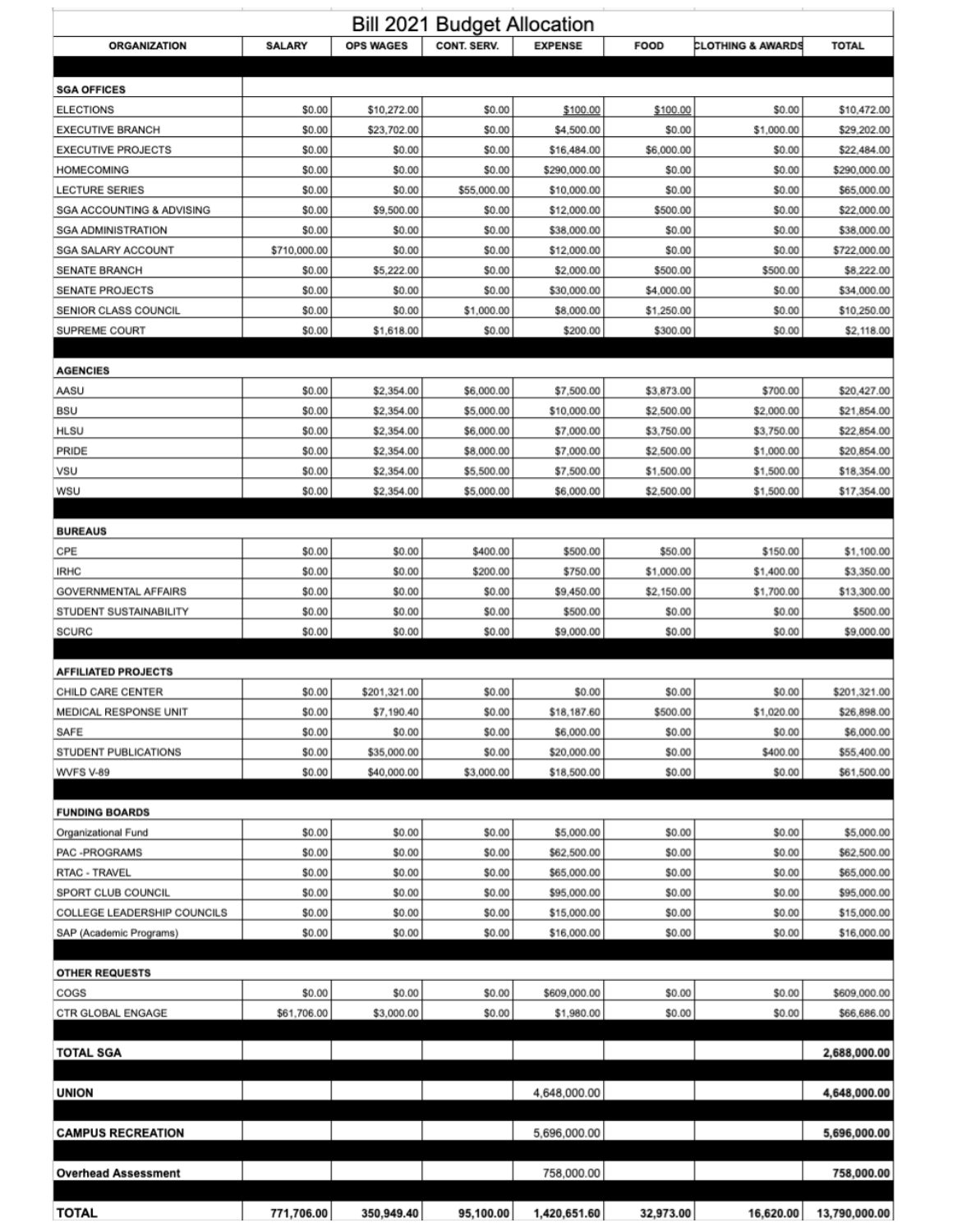## **Bill 2021 Activity and Service Fee Budget Proviso Language Special Instructions**

## **I. GENERAL**

A. No A&S funded account may pay any stipend, wage, salary, or salary increase to any positions not funded in Bill 2021 without express consent of the Student Senate.

B. In the event of shortfalls or excesses, the Vice President of Student Affairs, the SGA Advisor, the Senate President, and the Student Body President shall meet to review options.

C. Budget Bill 2021 was created under the current \$12.86 per credit hour A&S Fee. Should the Local Fee Committee propose a per credit hour increase that is accepted by the Board of Trustees, the Budget Committee should reconvene to allocate the additional projected funds prior to the beginning of the fiscal year.

D. SGA Budgeted RSO and Departments are encouraged to utilize the Sweepings Process for one time purchases.

## **II. CAMPUS RECREATION**

A. It is the position of the 72nd Student Senate that the Bobby E. Leach Student Recreation Center, the Fitness and Movement Clinic, the Intramural fields, and the Rec SportsPlex have been primarily funded by student dollars and that these facilities' primary purpose is for student recreational purposes.

B. Monies were allocated as a lump sum in the expense category with the recommendation that Campus Recreation determine its designation.  $MOP$ 

#### **III. UNION**

A. It is the position of the 72nd Student Senate that the Union Department, including various buildings and programs across campus, has been funded by student dollars and that these facilities' primary purpose is for supporting the student experience.

B. Any event or entertainment provided by the Union shall be free and open to all students with valid identification. Non-FSU students shall be subject to admission fees.

C. Revenue placed in the Headliner Account shall be used for the express purpose of bringing major concert acts for the entertainment of the Student Body. This account shall be administered by the Union with input from the Headliners Committee, appointed by the Student Body President. An admission price may be charged to students in conjunction with the monies used from this account. The Headliner Account shall not be swept at the end of the fiscal year.

D. It is the opinion of the 72nd Student Senate that Headliners Artist Series support the FSU Homecoming expenses of Warchant and PowWow.

E. Monies were allocated as a lump sum in the expense category with the recommendation that Union determine its designation.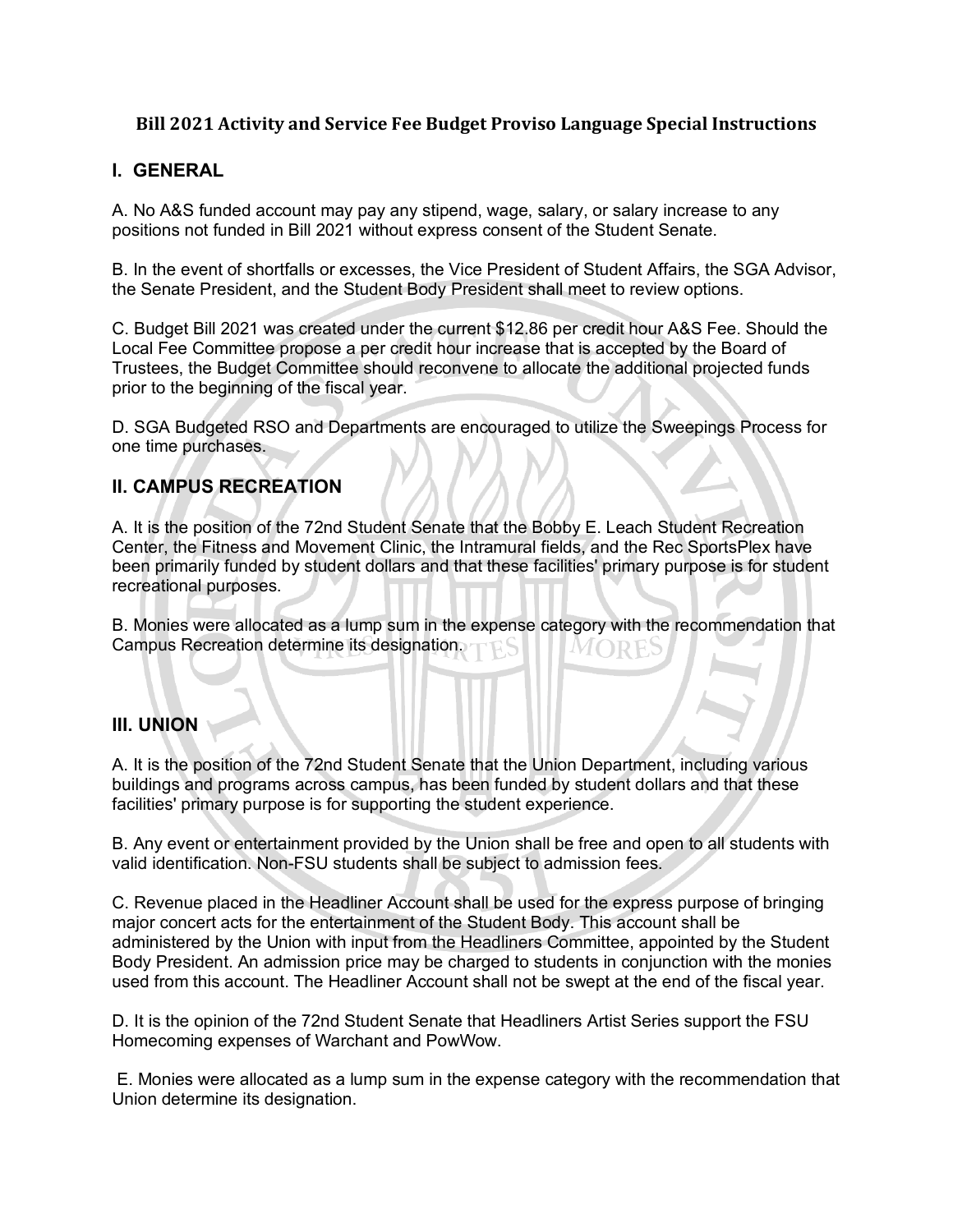## **IV. SGA STUDENT ACTIVITIES AND ORGANIZATIONS**

A. Agencies, bureaus and affiliated projects are strongly encouraged to utilize the event planning and contract negotiation services offered by the Student Governance & Advocacy Accounting Office and the Union throughout the planning and execution of any A&S funded events. Events involving a contractual service (speaker, musician, comedian, trainer, performer, etc.) exceeding \$3,000 are to be planned and negotiated in consultation with a representative from the Student Governance & Advocacy Accounting Office and the Union prior to any verbal or written commitment of such A&S funds. This clause shall only pertain to the contractual service (speaker, musician, comedian, trainer, performer, etc.) for negotiation and not necessarily for other arrangements such as space reservations, advertisement or any other component of the program.

B. Monies in the Food category shall never be used for Executive Board meetings and not more than three times each semester for General Body meetings.

C. Monies allocated to the Student Government Administration Account are expressly intended for the payment of the FSView, telephone, computer assessment,, the Holopaw, maintenance contracts, office supplies, technology, copier and printing, advertisement, and miscellaneous expenses.

D. The Office of Elections shall budget for 16 election weeks and 14 non election weeks for OPS wages.

E. SGA organizations funded in Expense should prioritize programming and event needs. It is the opinion of the 72nd Student Senate that Student Publications should be utilized for all printing, emphasizing digital publishing and distribution of publications, specifically the CPE Catalog and SCURC Owl Publication.

# **V. SPECIFIC INSTRUCTIONS**

A. Any A&S monies not spent on Homecoming shall be remanded to the Headliners Artist Series.

B. The 72nd Student Senate requires that at least one (1) Senate Representative serve on all Homecoming Committees that involve A&S fees.

C. The 72nd Student Senate recommends the Congress of Graduate Students fund the remaining needs of the Childcare Center.

D. The 72nd Student Senate recommends the Congress of Graduate Students fund the remaining needs of the SG&A Salary Account in the salaries category.

E. The Golden Tribe Lecture Series shall limit the number of speakers to three (3) or less per academic year; with the recommendation of one (1) speaker in the fall, one (1) speaker in the spring, and one (1) speaker for MLK Week activities. 1. The Golden Tribe Lecture Series Account shall not be swept at the end of the fiscal year.

F. Executive Projects and Senate Projects are recommended to evenly share the affiliate fee for PeaceJam.